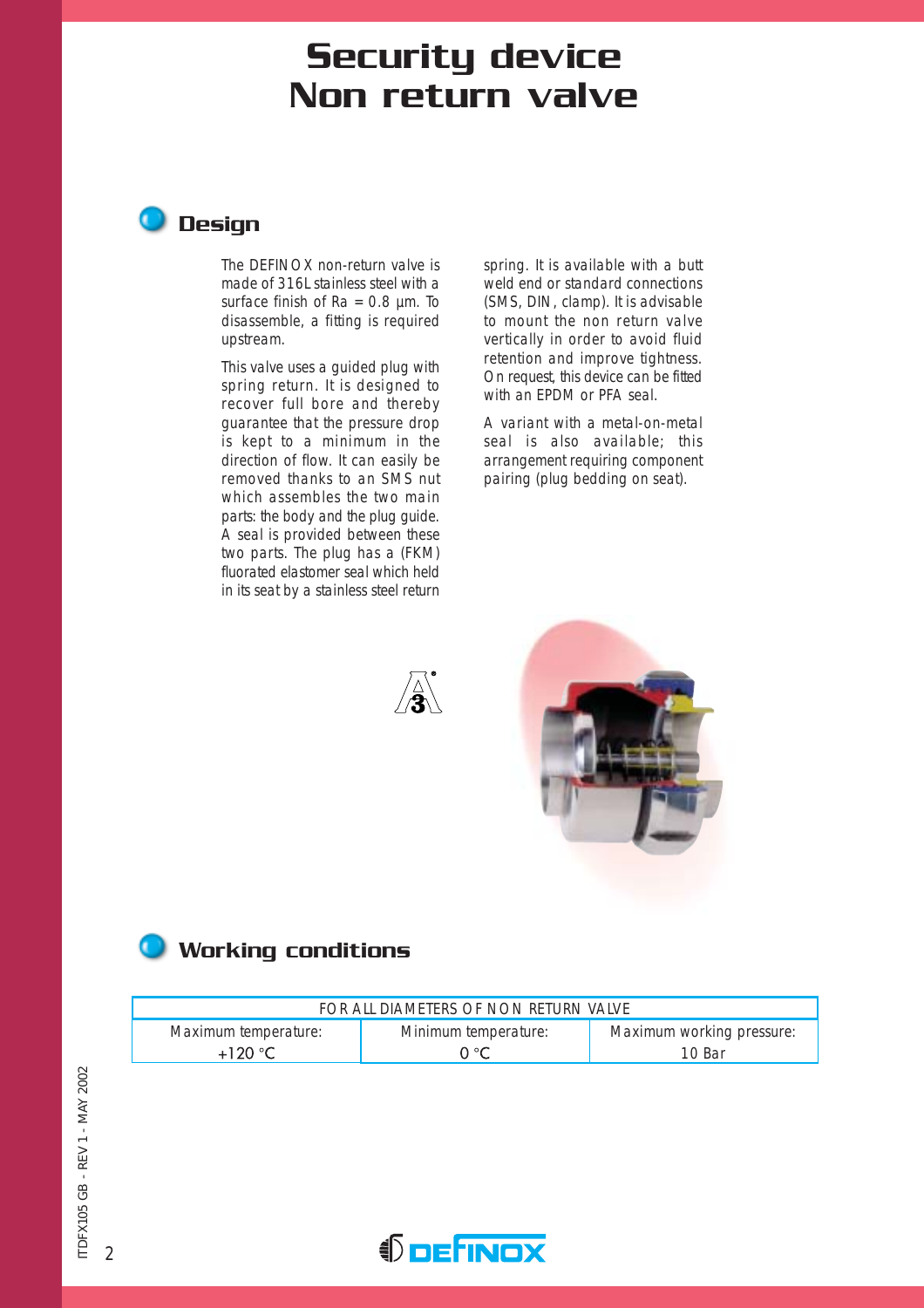#### Security device Non return valve





| DN         |            | ØΑ        | B     | $\mathsf{C}$ | ØΒ  | ØE   | F    | G  | Weight |       |
|------------|------------|-----------|-------|--------------|-----|------|------|----|--------|-------|
| <b>SMS</b> | <b>DIN</b> | <b>US</b> |       |              |     |      |      |    |        | in kg |
|            |            | $1/2$ "   | 12,7  | 48,5         | 71  | 40   | 49,5 | 6  | 5      | 0,28  |
|            |            | $3/4$ "   | 19,05 | 48,5         | 71  | 40   | 49,5 | 6  | 5      | 0,27  |
| 25         |            | 1"        | 25,4  | 74,5         | 107 | 59,5 | 70   | 13 | 9      | 0,65  |
|            | 25         |           | 29    | 74,5         | 107 | 59,5 | 70   | 13 | 9      | 0,60  |
| 32         |            |           | 32    | 70,5         | 107 | 59,5 | 70   | 9  | 9      | 0,55  |
| 38         |            | 1"1/2     | 38,1  | 70,5         | 107 | 59,5 | 70   | 9  | 9      | 0,82  |
|            | 40         |           | 40    | 65,5         | 102 | 59,5 | 70   | 9  | 9      |       |
| 51         |            | 2"        | 50,8  | 74,5         | 115 | 74   | 84   | 10 | 9      | 1,09  |
|            | 50         |           | 53    | 74,5         | 115 | 74   | 84   | 10 | 9      | 1,05  |
| 63         |            | 2"1/2     | 63,5  | 108,5        | 158 | 110  | 114  | 14 | 10     | 2,66  |
|            | 65         |           | 70    | 104,5        | 158 | 110  | 114  | 10 | 10     | 2,63  |
| 76         |            | 3"        | 76,2  | 104,5        | 158 | 110  | 114  | 10 | 10     | 2,31  |
|            | 80         |           | 85,5  | 127,5        | 201 | 148  | 148  | 15 | 11     | 3,82  |
|            |            | 4"        | 101,6 | 123,5        | 201 | 148  | 148  | 11 | 11     | 4,43  |
| 104        | 100        |           | 104   | 123,5        | 201 | 148  | 148  | 11 | 11     | 4,40  |
|            | 125        |           | 130   | 141,5        | 229 | 178  | 178  | 9  | 11     | 5,60  |

ITDFX105 GB - REV 1 - MAY 2002 ITDFX105 GB - REV 1 - MAY 2002



3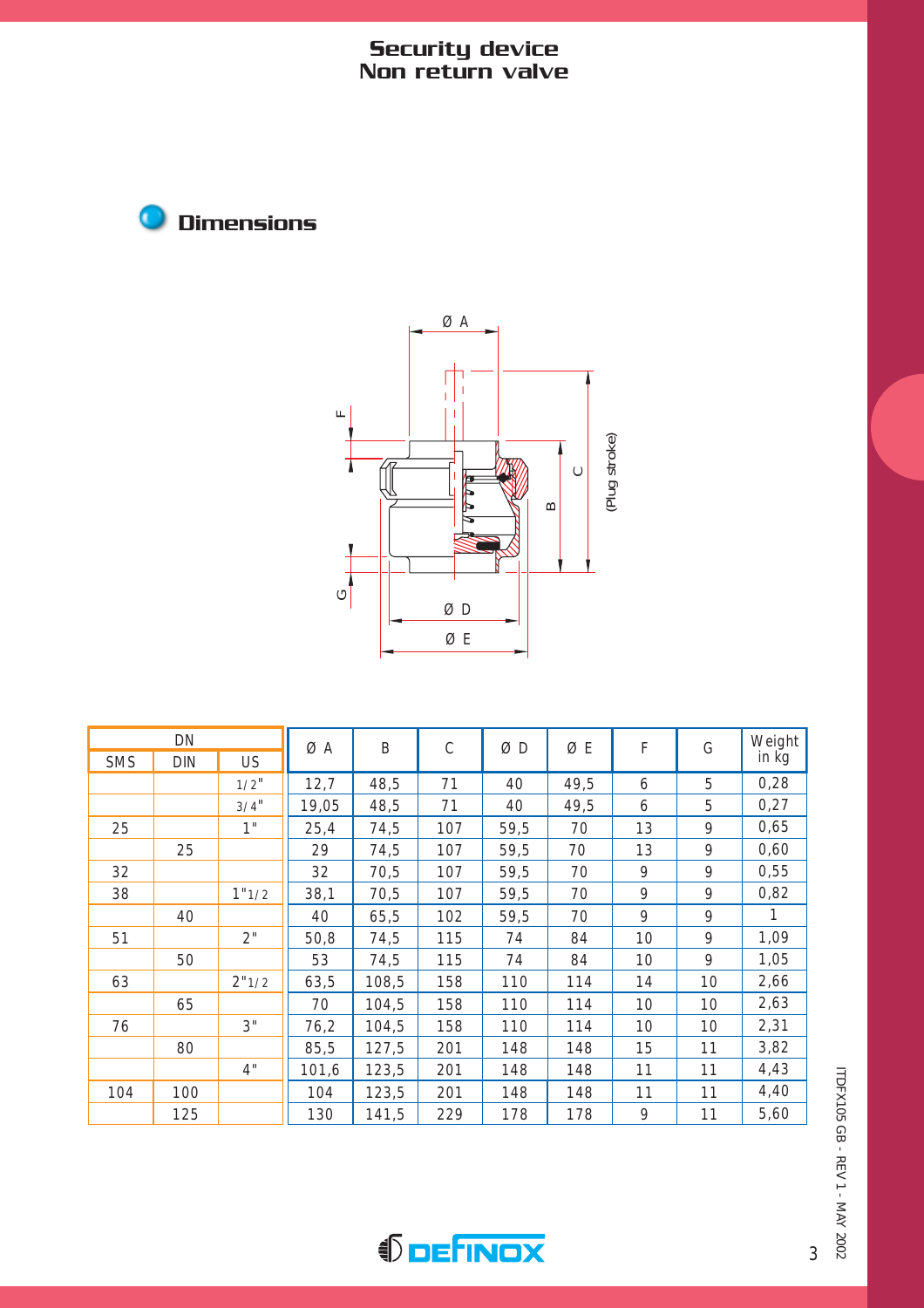# Security device Vacuum pressure relief valve



DEFINOX offers two models of pressure/vacuum valve:

• a compact valve with a 2" or 2"1/2 clamp connection or DIN 50 socket,

• a 4" valve with a clamp connection. This model is equipped with a manual forced opening device.

These valves are available in the following pressure/vacuum ranges:

- vacuum: 30 mbar,
- pressure: 0.05 to 2 bar, depending on the spring.



They are made of 316L stainless steel and equipped with a PTFE plug and silicone seal to avoid sticking. The discharge from these valves is not channelled.



## **O** List of vacuum pressure relief valve springs

|        | Pressure | Vacuum pressure relief valve |          |  |  |  |
|--------|----------|------------------------------|----------|--|--|--|
| in bar | in psi   | 2" & 2"1/2 clamp - DN 50 DIN | 4" clamp |  |  |  |
|        |          |                              |          |  |  |  |
|        |          |                              |          |  |  |  |
| 0,2    | 2,8      |                              | 7007824  |  |  |  |
| 0,5    | 7        |                              | 7601117  |  |  |  |
| 0,7    | 9,8      | 7007816                      |          |  |  |  |
| 1      | 14       | 7007817                      | 7007808  |  |  |  |
| 1,2    | 16,8     |                              |          |  |  |  |
| 1,3    | 18,2     |                              | 7007803  |  |  |  |
| 1,4    | 19,6     | 7007818                      |          |  |  |  |
| 1,7    | 23,8     |                              | 7007794  |  |  |  |
| 1,8    | 25,2     | 7007819                      |          |  |  |  |
| 2      | 28       |                              | 7007789  |  |  |  |
| 2,5    | 35       | 7007820                      |          |  |  |  |
| 2,75   | 38,5     |                              | 7007829  |  |  |  |
| 3      | 42       |                              |          |  |  |  |
|        | Vacuum   |                              |          |  |  |  |
| 0,03   | 0,42     | 7007729                      | 7007814  |  |  |  |

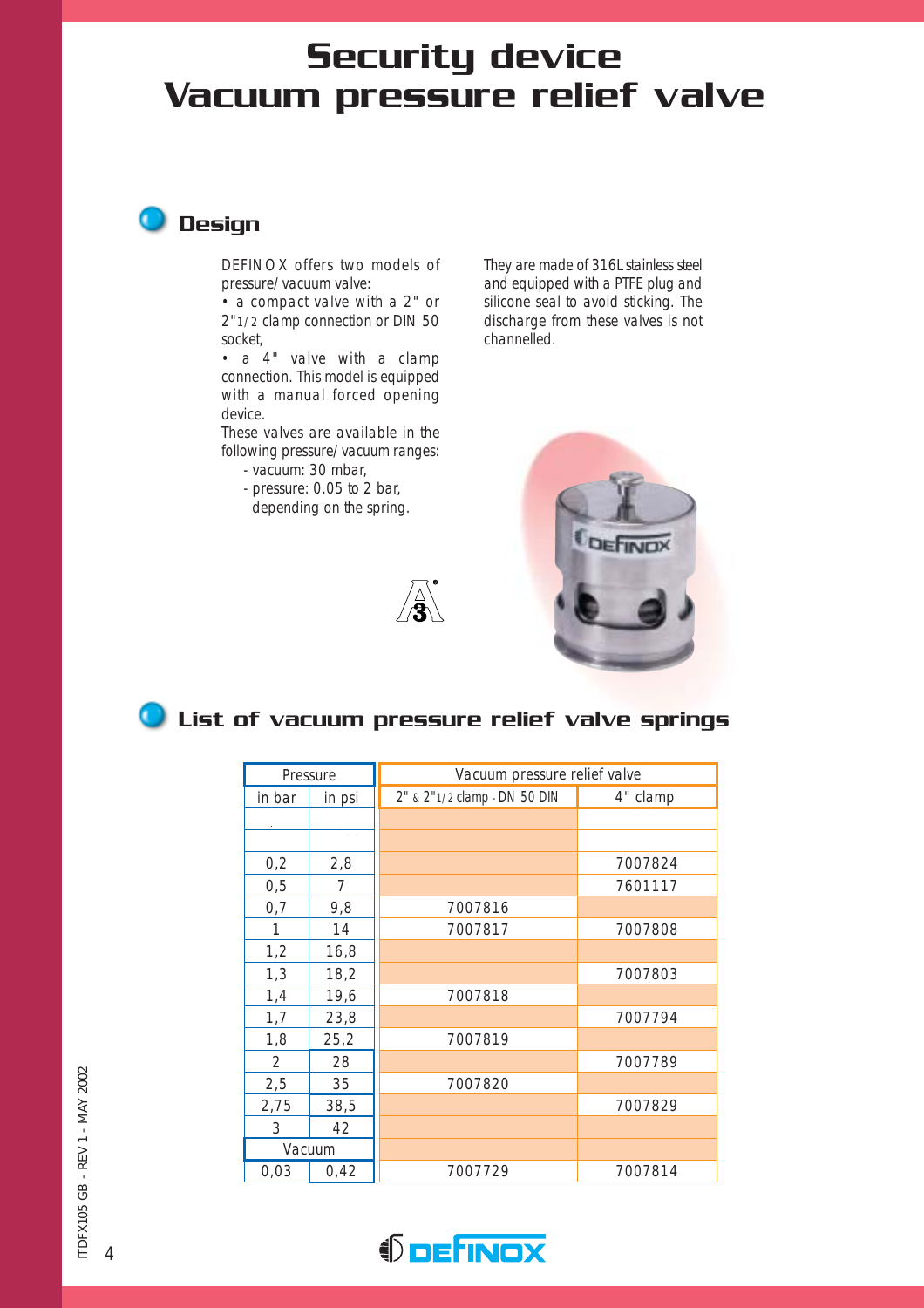#### Security device Vacuum pressure relief valve



DN DIN US  $\varnothing$ A B C  $\varnothing$ D 2" || 64 | 70 | 112 | 61 50 **68 57 106 61**  $2"1/2$  77,5 57 99 61 4" 119 151 270 119 0,58 0,73 0,53 4,07 Weight in kg

## Working conditions

Dimensions

G

| FOR ALL DIAMETERS OF VACUUM PRESSURE RELIEF VALVE |                      |  |  |  |  |  |
|---------------------------------------------------|----------------------|--|--|--|--|--|
| Maximum temperature:                              | Minimum temperature: |  |  |  |  |  |
| +80 °C.                                           | $\Omega$ °C          |  |  |  |  |  |



ITDFX105 GB - REV 1 - MAY 2002 ITDFX105 GB - REV 1 - MAY 2002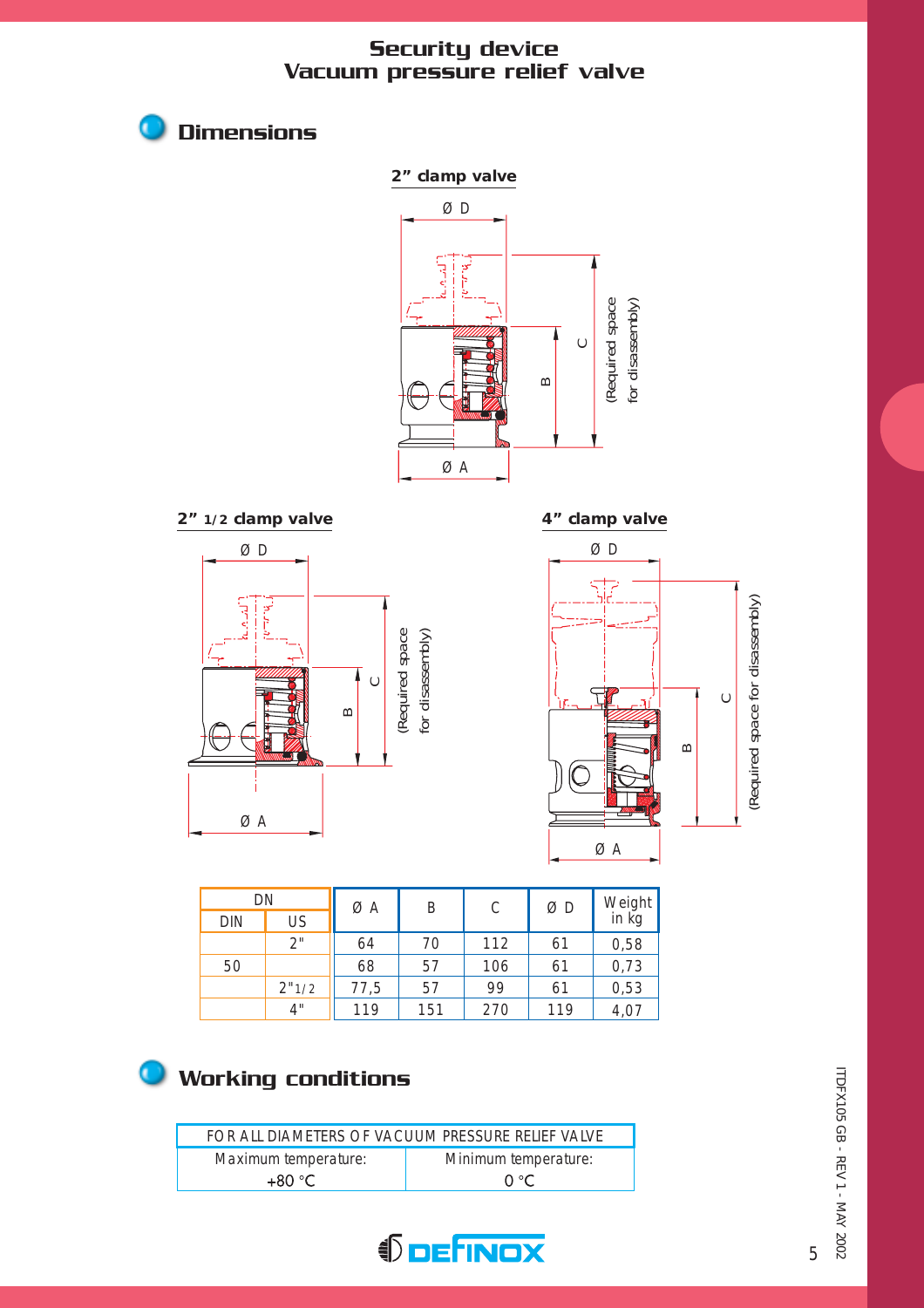# Security device Safety valve



This valve is available in DN 38 and 50 and with an L configuration.

It is composed of three main parts: • a 316L stainless steel L body which can be fitted with a pressure gauge as an option. It is available with a butt weld end or SMS, DIN or clamp fitting,

• a 316L stainless steel plug with (FKM) fluorated elastomer seal (EPDM optional),

• an adjustable device with a variety of springs to cover a calibration range of 0 to 13 bar.

The adjustment device consists of a removable stainless steel handle mounted on top of the valve. It can be replaced by a cover to protect the pre-adjusted setting (lead seal possible).

The valve is disassembled by an SMS nut which allows the calibration device to be separated from the body.



### **Working conditions**

| FOR ALL DIAMETERS OF SAFETY VALVE |                      |  |  |  |  |  |
|-----------------------------------|----------------------|--|--|--|--|--|
| Maximum temperature:              | Minimum temperature: |  |  |  |  |  |
| $+120$ °C                         | ∩ ∘ $\subset$        |  |  |  |  |  |

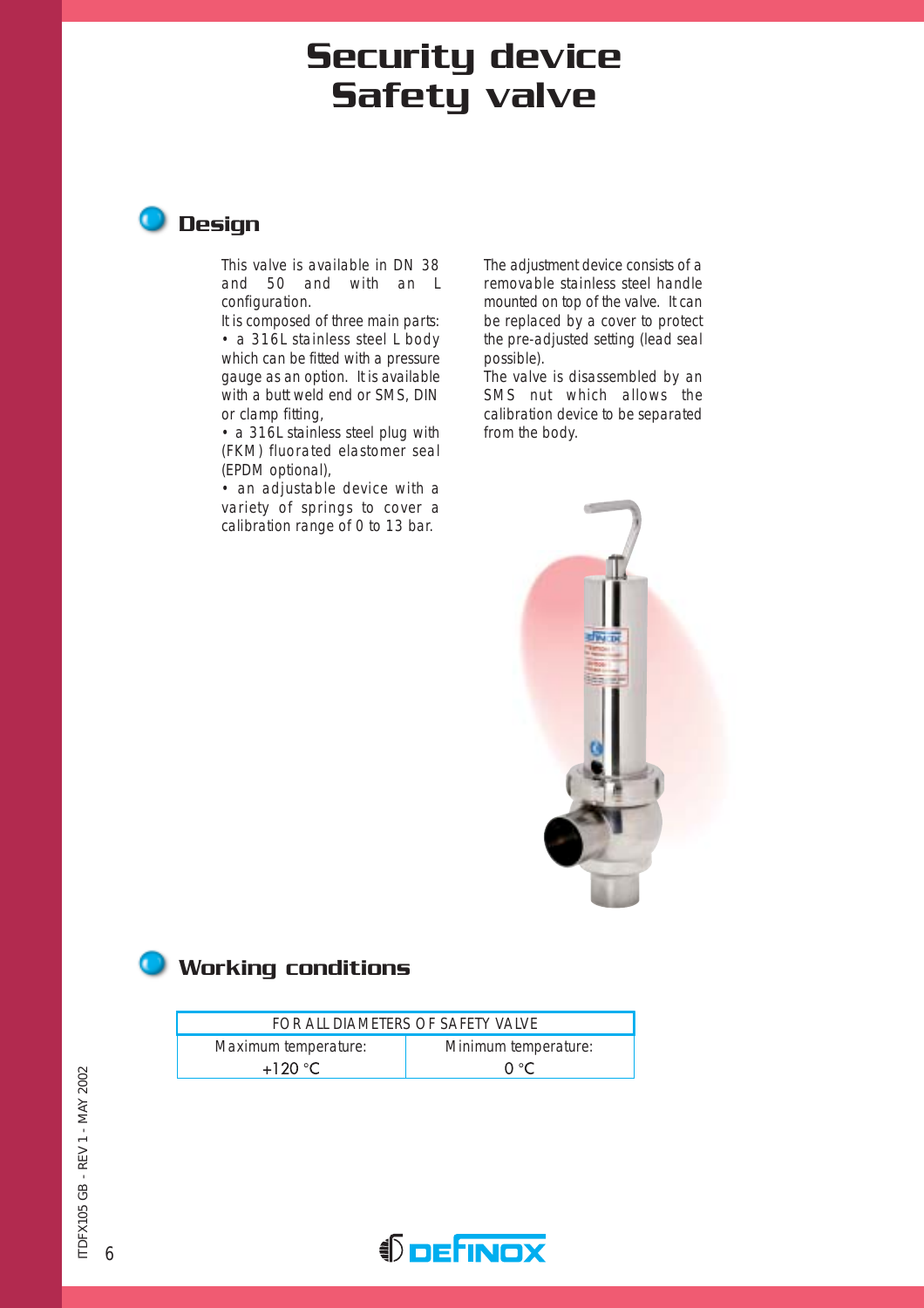#### Security device Safety valve





| DN         |             | ØΑ<br>◡ |     |    |     |    | ØG   | Weight                |
|------------|-------------|---------|-----|----|-----|----|------|-----------------------|
| <b>SMS</b> |             |         | ◡   | ◡  |     |    |      | in kg                 |
| 38         | 38,1 x 1,65 | 70      | 180 | 65 | 100 | 28 | 53   | $\mathcal{L}_{\perp}$ |
| 51         | 50,8 x 1,65 | 82      | 250 | 65 | 100 | 28 | 63,5 | 3,9                   |



*<u>DEFINOX</u>* 

7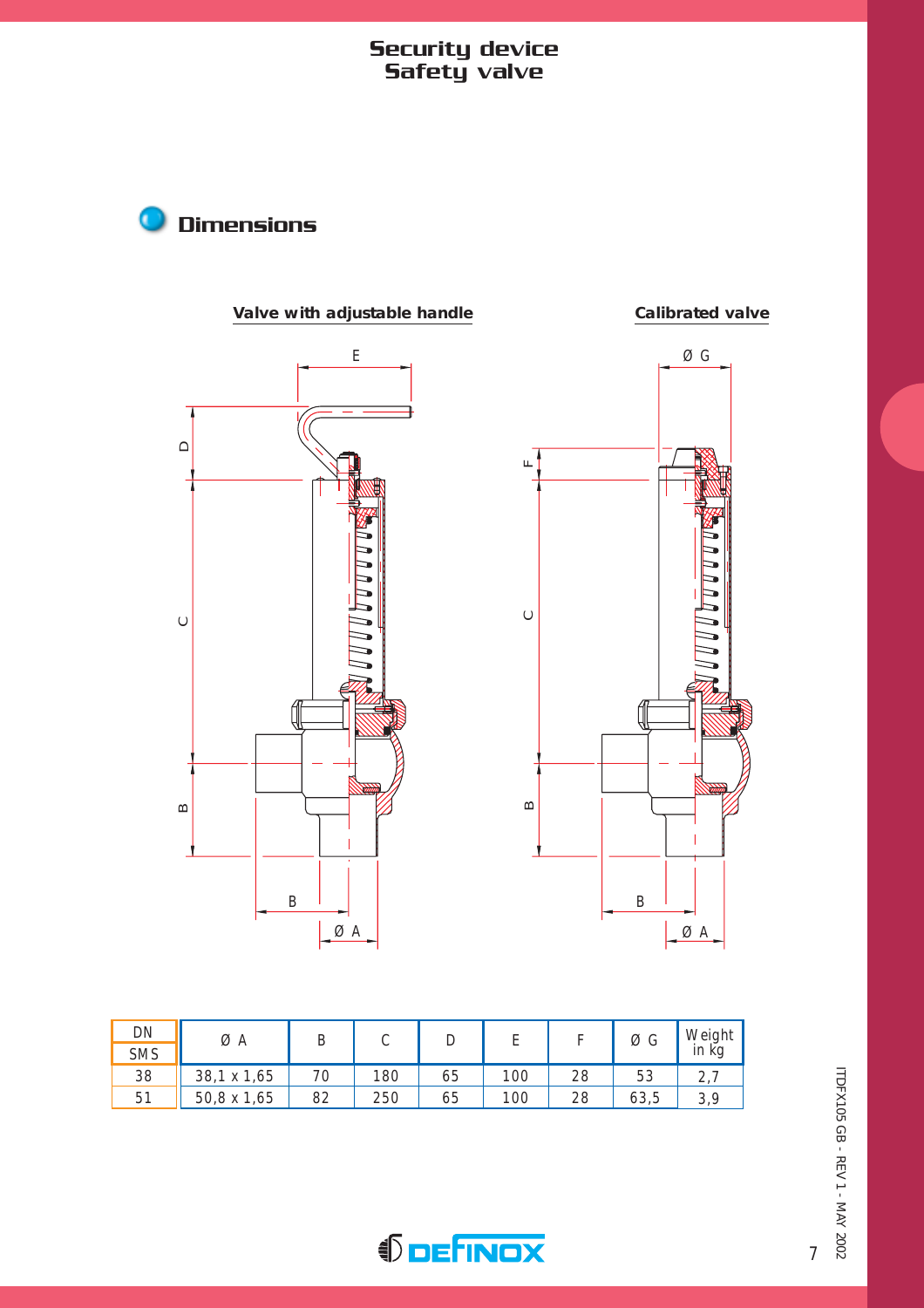# Security device Sight glass



DEFINOX markets two types of sight glass:

• the first is fabricated in 316L stainless steel (T or cross body) with glass retaining flanges,

• the second is machined from a solid bar (cross body only); in addition to the mechanical strength of this design, the glass mounting is more flush.

Both models are fitted with Pyrex glass, the thickness of which depends on pressure levels in the line (refer to the table). Halogen lighting can be supplied on demand.









ITDFX105 GB - REV 1 - MAY 2002 ITDFX105 GB - REV 1 - MAY 2002

8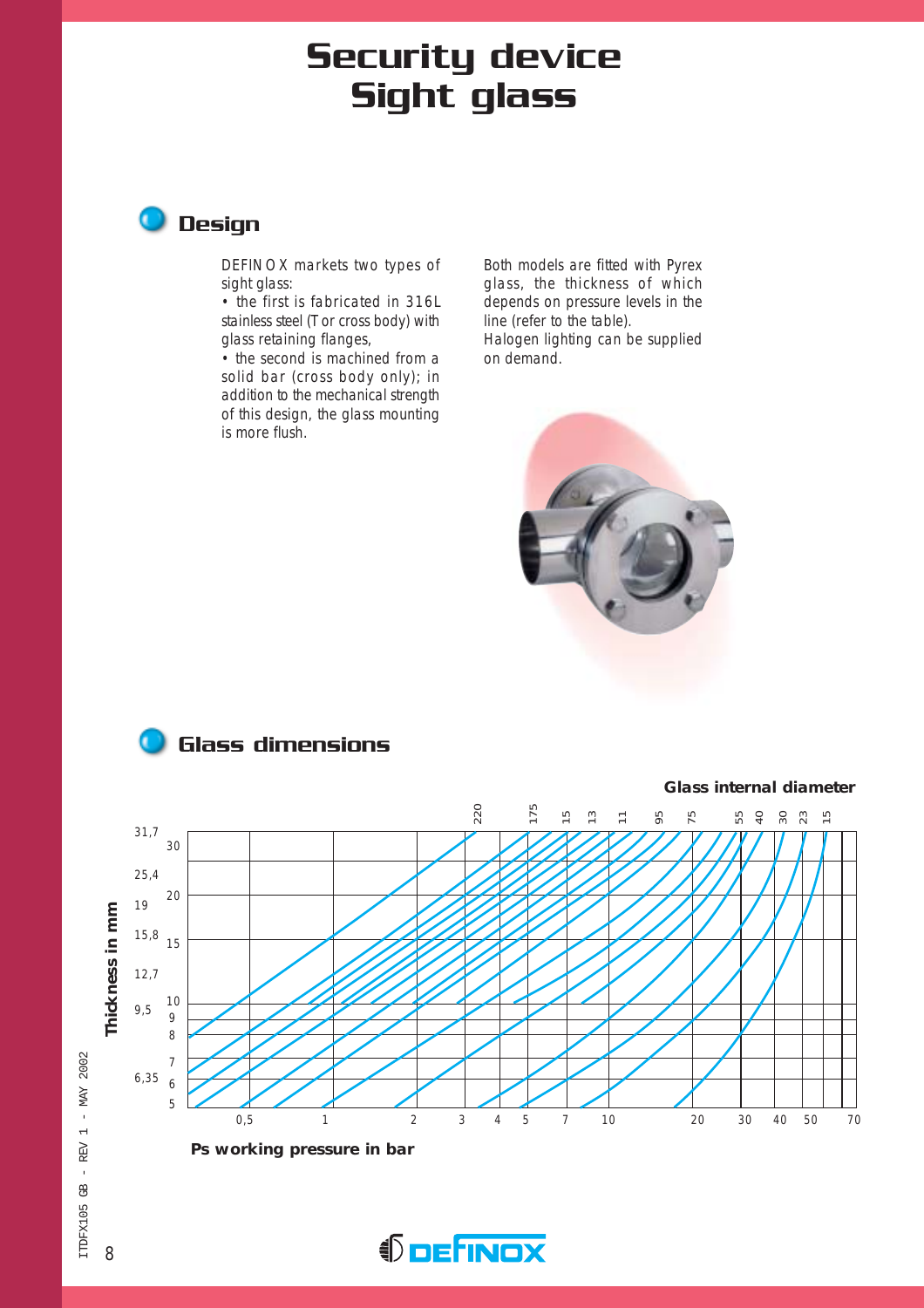#### Security device Sight glass









**Cross sight glass**

#### **Tangential sight glass**







| DN         |            | ØΑ   | B   | $\mathsf{C}$ | ØΒ  | E   | F  | ØG  | Η  |
|------------|------------|------|-----|--------------|-----|-----|----|-----|----|
| <b>SMS</b> | <b>DIN</b> |      |     |              |     |     |    |     |    |
| 25         |            | 25   | 110 | 44           | 69  | 70  | 36 | 35  | 70 |
|            | 25         | 29   | 100 | 45           | 69  | 70  | 36 | 35  | 70 |
| 38         |            | 38   | 140 | 57           | 94  | 70  | 38 | 55  | 70 |
|            | 40         | 40   | 134 | 58           | 94  | 70  | 44 | 55  | 70 |
| 51         |            | 51   | 164 | 64           | 94  | 95  | 54 | 55  | 70 |
|            | 50         | 53   | 144 | 64           | 94  | 95  | 54 | 55  | 70 |
| 63         |            | 63,5 | 210 | 69           | 108 | 110 | 57 | 65  | 70 |
|            | 65         | 70   | 170 | 74           | 124 | 110 | 59 | 80  | 70 |
| 76         |            | 76   | 220 | 77           | 144 | 110 | 62 | 93  | 70 |
|            | 80         | 85   | 196 | 82           | 144 | 130 | 70 | 93  | 70 |
| 104        |            | 104  | 222 | 91           | 163 | 130 | 79 | 118 | 70 |

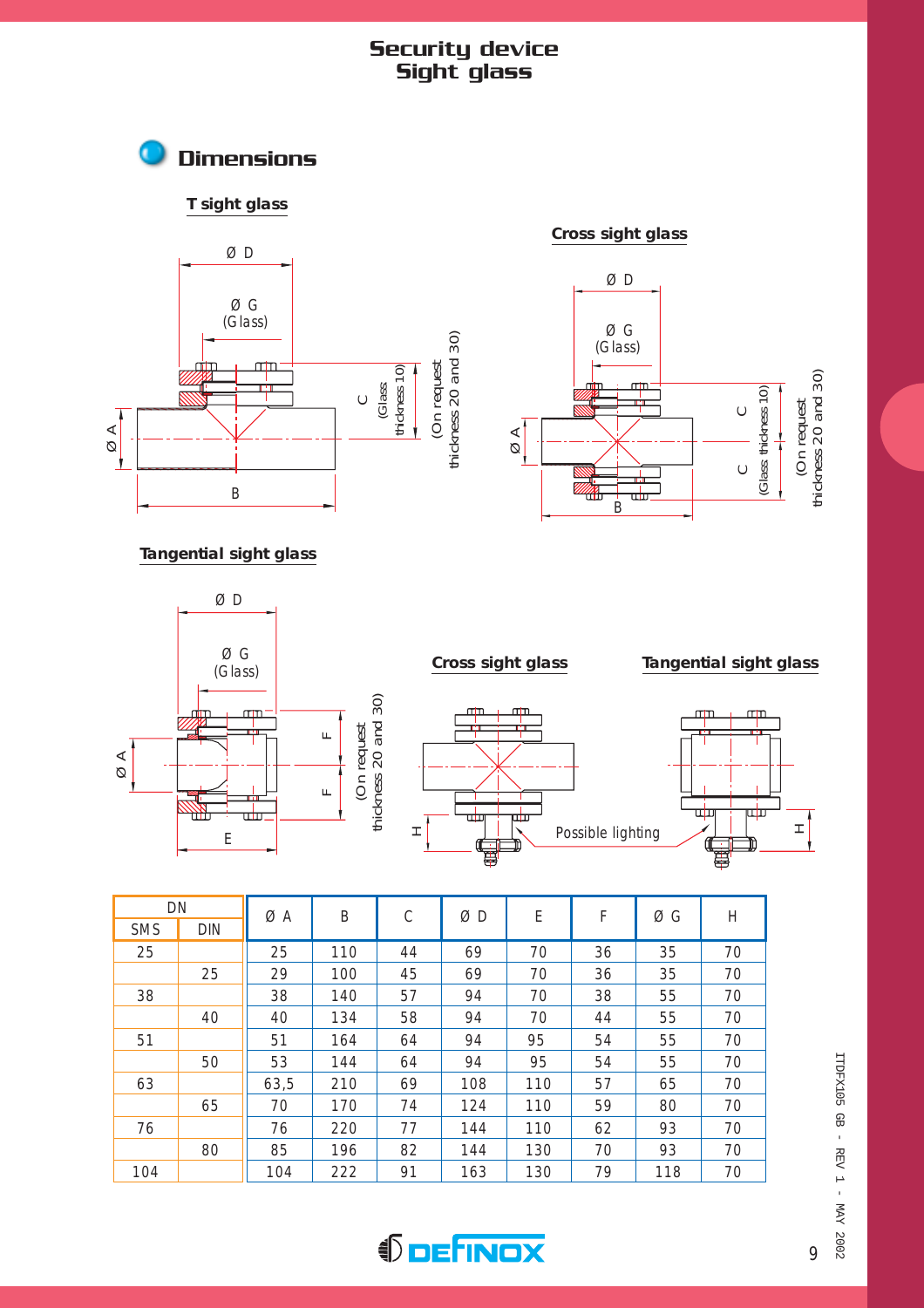# Air blast valve



This 316L stainless steel device, fitted with a plug and return spring, is used to inject air into the pipeline.



## **O** Working conditions

| Maximum temperature: | Minimum temperature: |
|----------------------|----------------------|
| $+120$ °C            | ∩∘⊂                  |





|            |    | ØΒ          |    |  |
|------------|----|-------------|----|--|
| <b>SMS</b> |    |             |    |  |
| 20         | 38 | $1/2$ " gas | 35 |  |